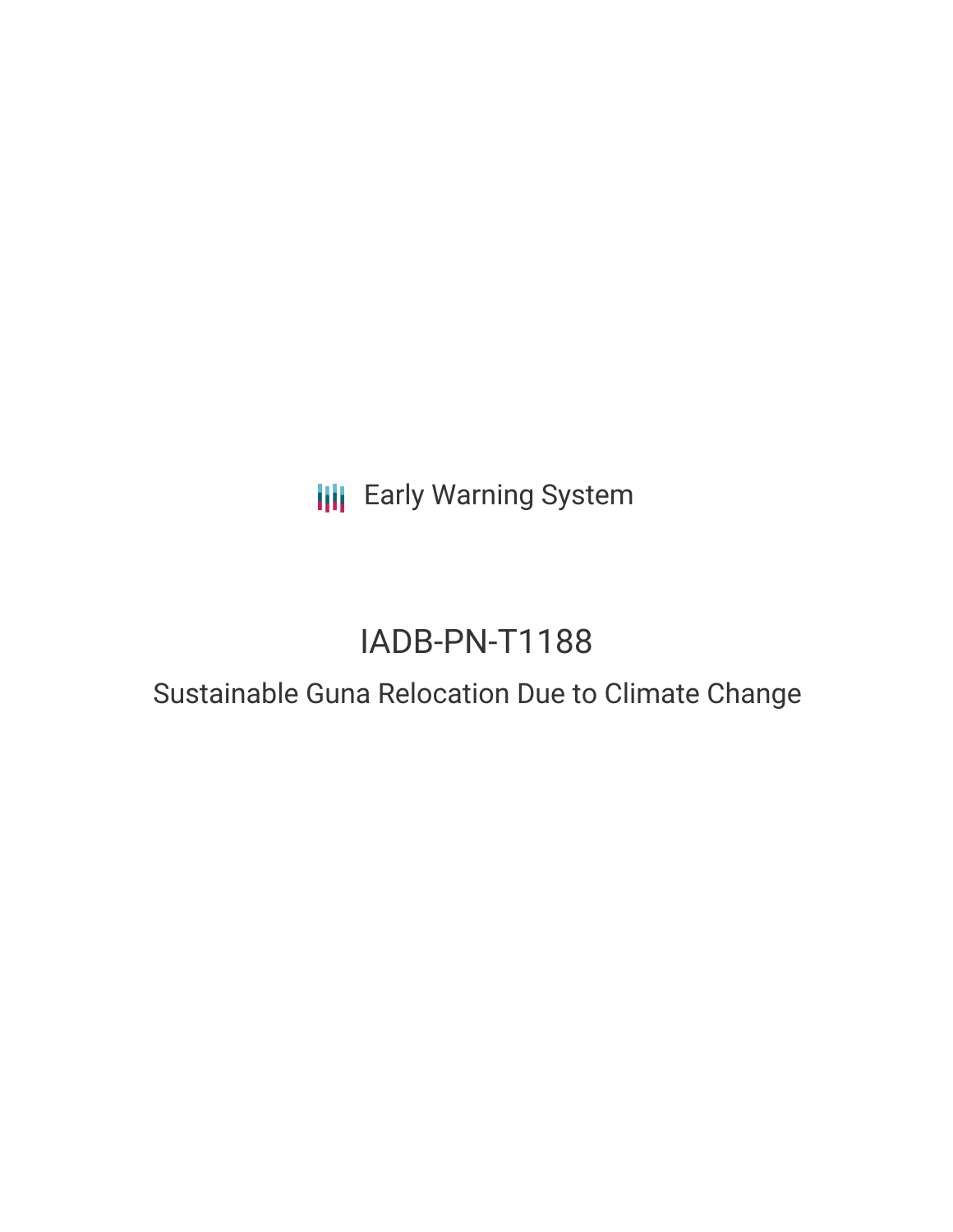

### **Quick Facts**

| <b>Countries</b>               | Panama                                                      |
|--------------------------------|-------------------------------------------------------------|
| <b>Specific Location</b>       | Guna Yala region, particularly the community of Rudd Sugdup |
| <b>Financial Institutions</b>  | Inter-American Development Bank (IADB)                      |
| <b>Status</b>                  | Approved                                                    |
| <b>Bank Risk Rating</b>        | Α                                                           |
| <b>Voting Date</b>             | 2018-04-27                                                  |
| <b>Sectors</b>                 | Climate and Environment                                     |
| <b>Investment Amount (USD)</b> | $$0.85$ million                                             |
| <b>Project Cost (USD)</b>      | \$0.95 million                                              |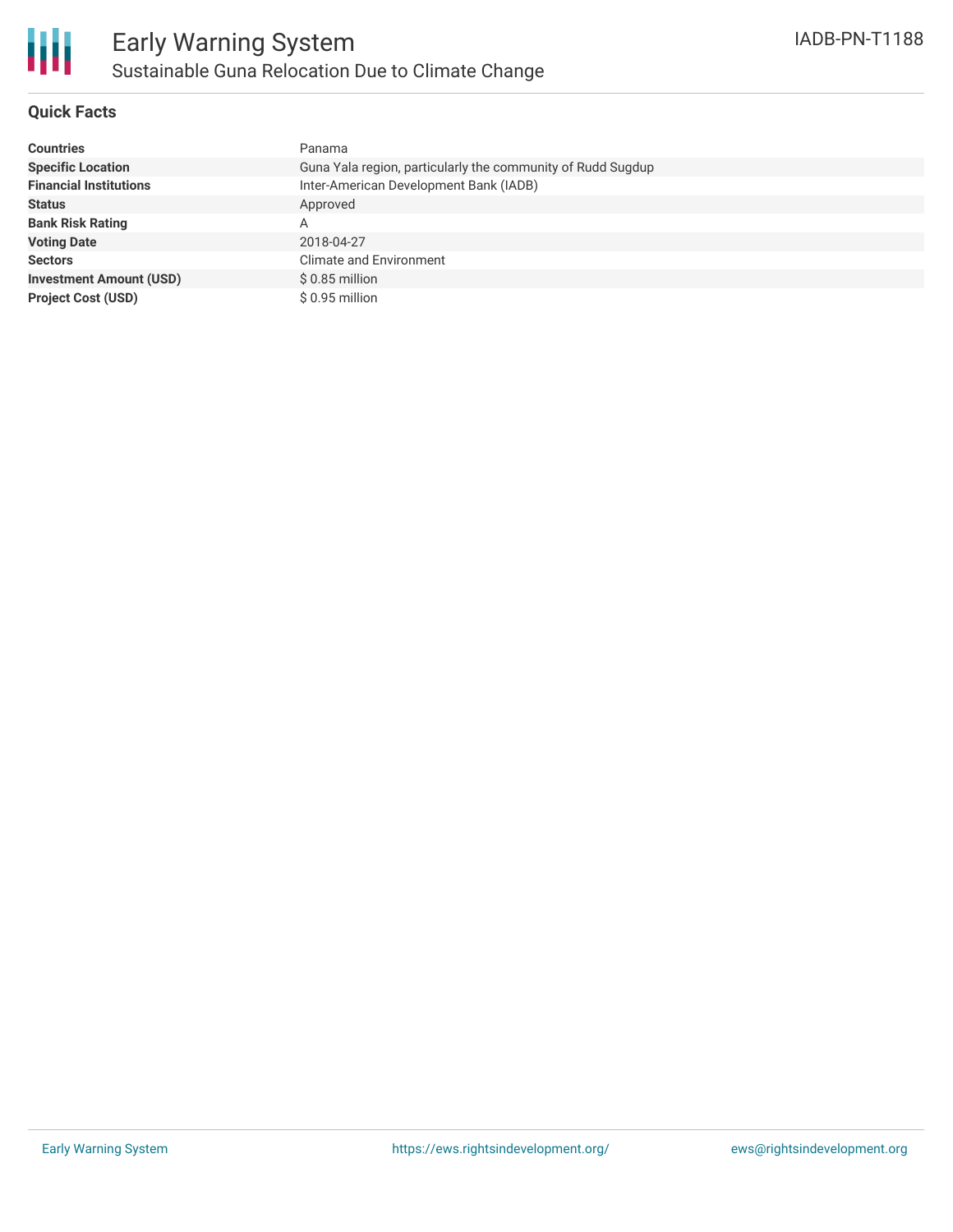

### **Project Description**

The Inter-American Development Bank has released little information on this project as of the time of writing. On its website, the Bank says that the objective of the project is to support the region of Gula Yala which is affect by climate change, to transfer to safer areas. It will specifically support the community of Rudd Sugdup in its relocation to the new area located in the continental part of Guna Yala.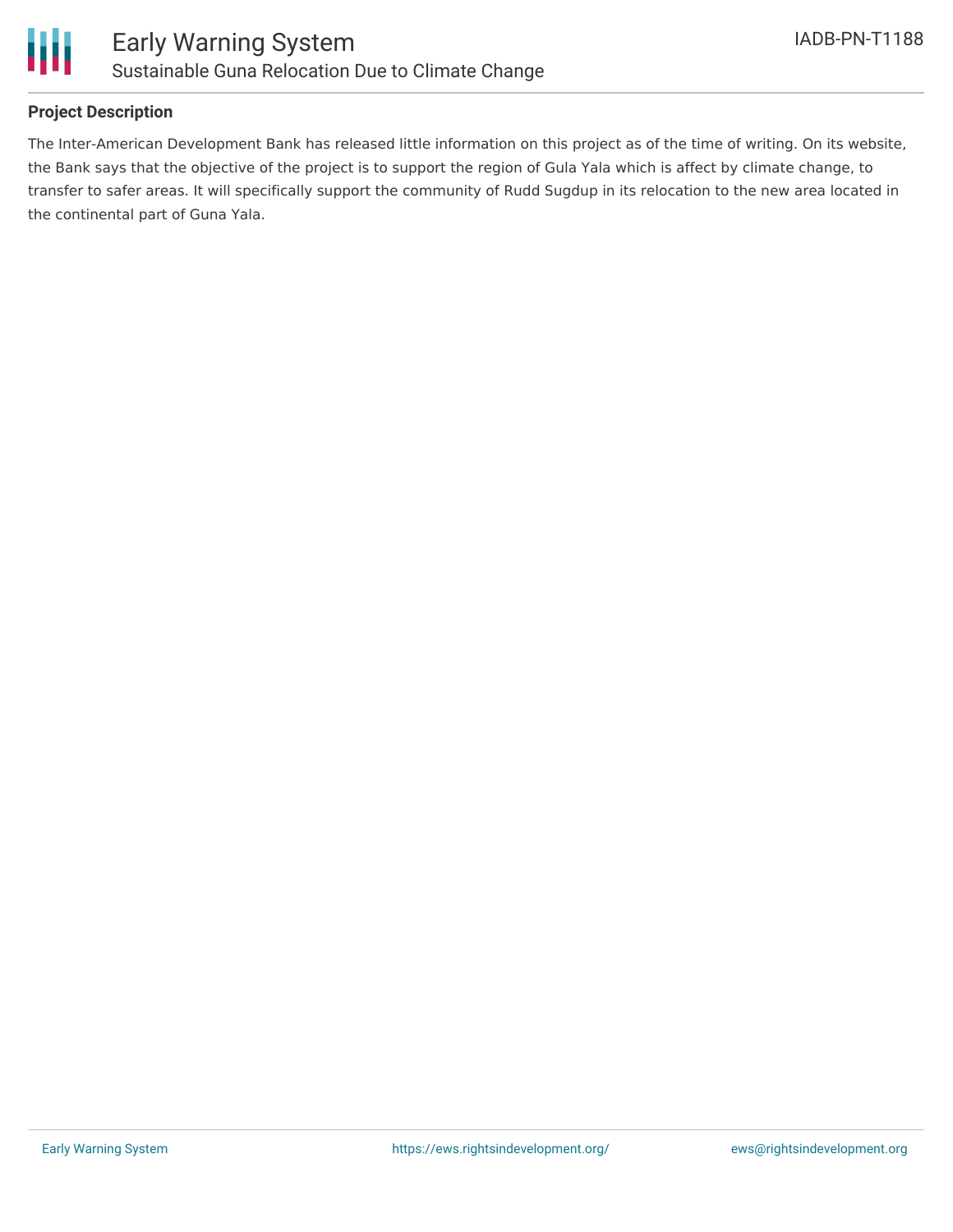#### **Investment Description**

• Inter-American Development Bank (IADB)

The Bank will provide unspecified type of investment of US\$850,000 from the Japanese Special Fund.

The country will provide US\$94,500 in counterpart funding.